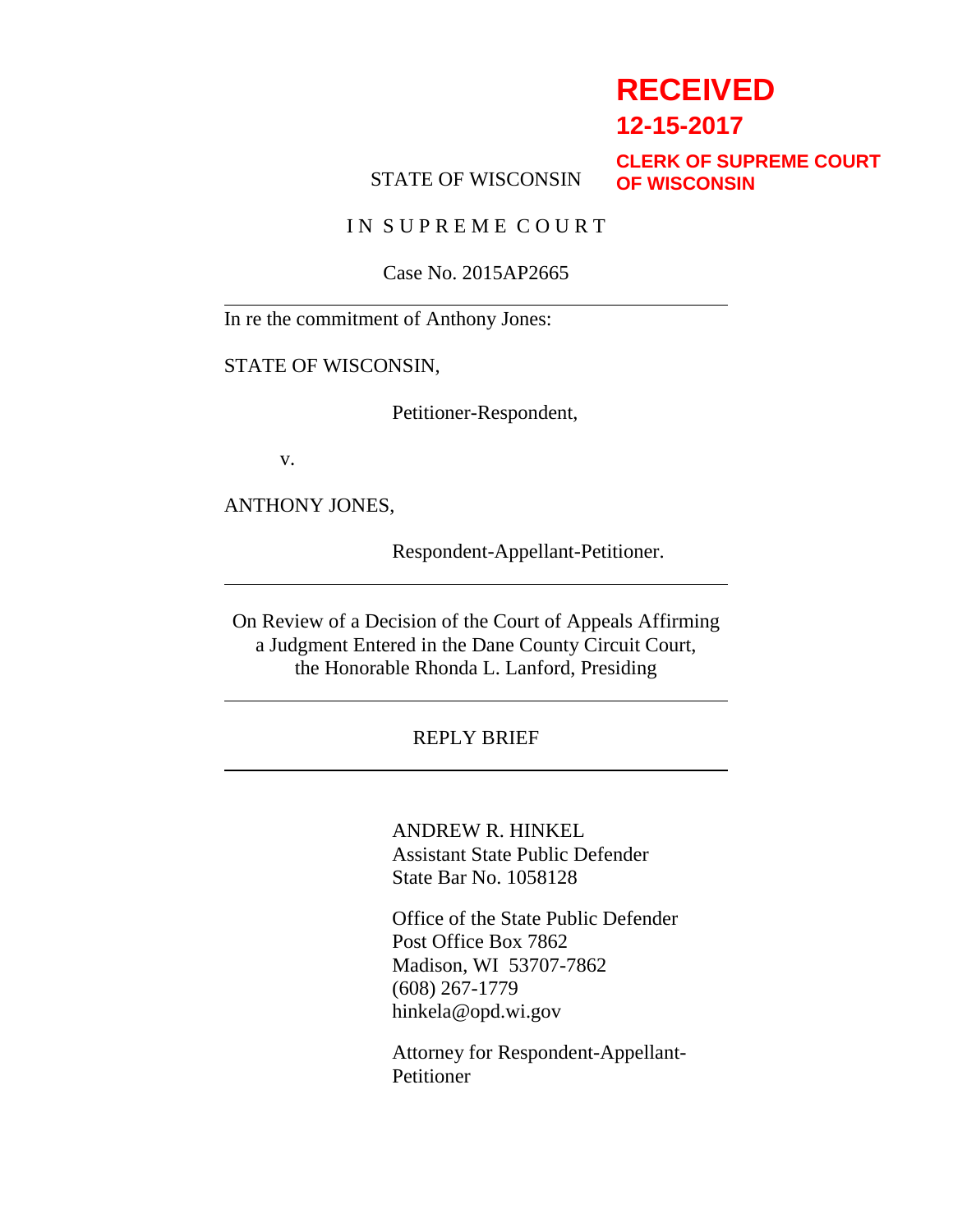### **TABLE OF CONTENTS**

| The circuit court gave no meaningful scrutiny to<br>the instruments and thus failed to apply <b>Daubert</b> |  |
|-------------------------------------------------------------------------------------------------------------|--|
|                                                                                                             |  |

### **CASES CITED**

| Daubert v. Merrell Dow Pharmaceuticals, Inc., |  |
|-----------------------------------------------|--|
|                                               |  |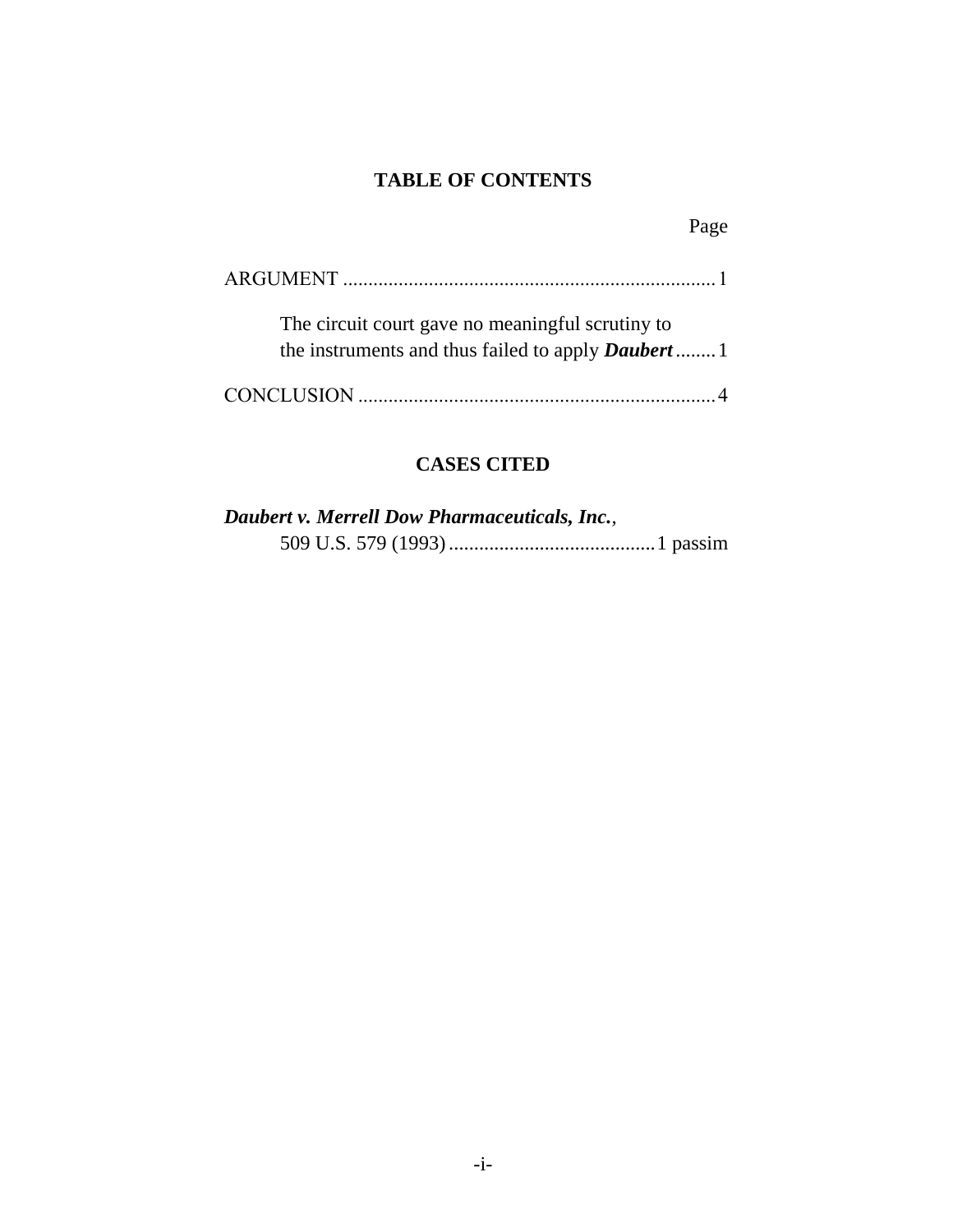#### **ARGUMENT**

The circuit court gave no meaningful scrutiny to the instruments and thus failed to apply *Daubert*.

Like the circuit court's decision, the state's argument on the reliability of the MnSOST-R and the RRASOR recites the legal standard but largely ignores the instruments themselves. It forswears any assessment of what it calls the "overall correctness" of the instruments. State's Brief at 2-3. It seems to think a court can decide a method is "reliable" without asking whether it tells us what it purports to tell us. But this is impossible. To decline to examine the merits of the instruments themselves is to leave the question of reliability to the expert witness. And as Jones has said, this amounts to abandoning *Daubert* and applying Wisconsin's discarded "limited gatekeeper approach"—where expert testimony was admissible so long as the witness was qualified. Opening Brief at 14-15.

So, for example, as Jones noted in his first brief, Jurek based his claim that the MnSOST-R and the RRASOR are reliable on studies showing a "positive relationship to recidivism." Opening Brief at 12-13. But as Jones also explained, what this means is that they have shown a moderate ability to assign higher numerical scores to recidivists than to non-recidivists. It does not mean that the re-offense *rates* they report have been shown to be accurate. But these rates (e.g., the 57% recidivism rate given by the MnSOST-R) are the numbers Jurek told the jury—despite having provided no evidence they were reliable. (70:38-39).

The state's response? It says only that Jones "takes issue with Dr. Jurek's explanation of the results of the tests"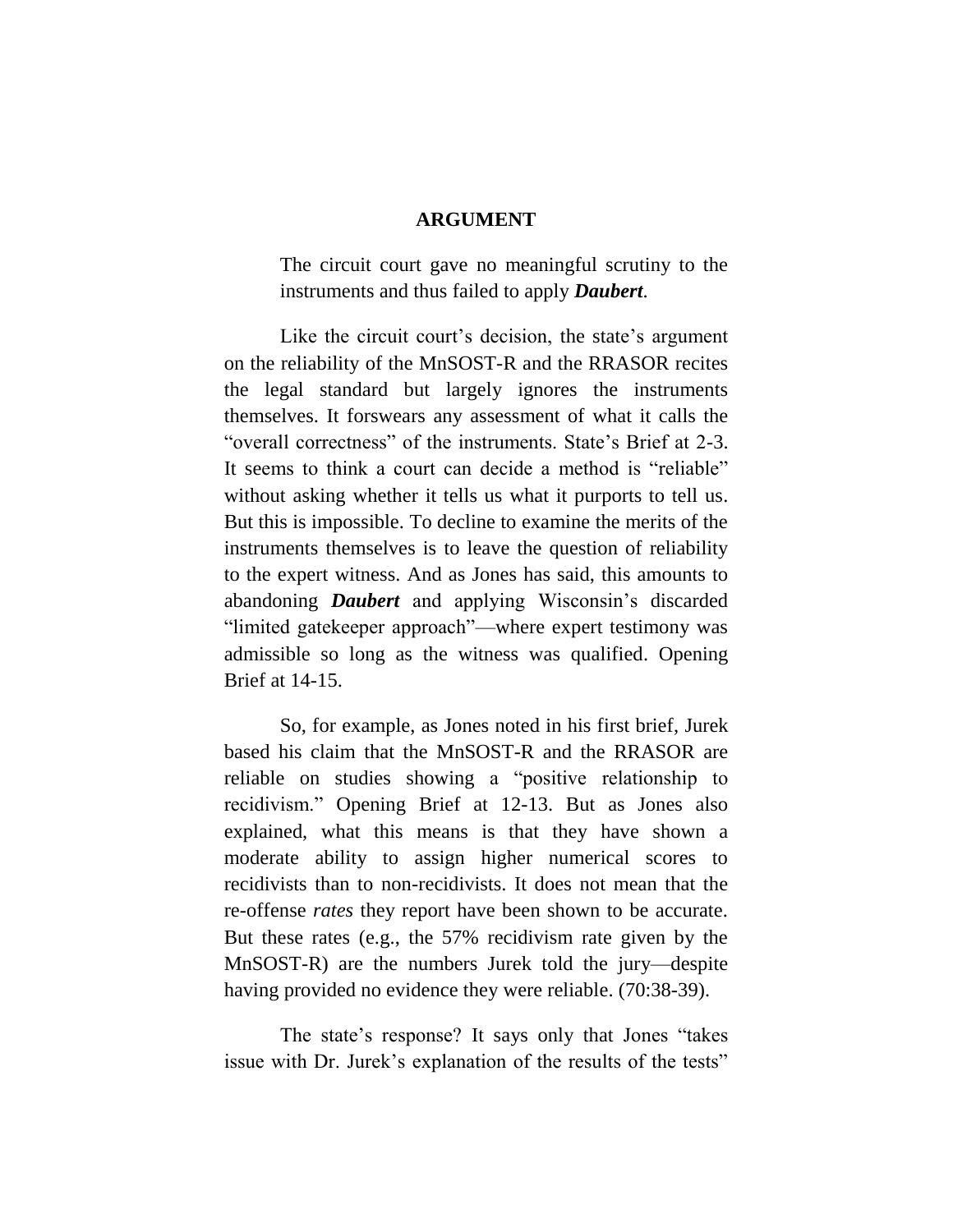and his "testimony regarding the instruments' error rates" and asserts, in a conclusory way, that any such disputes are for the jury. State's Brief at 32, 35. It offers no explanation of how, without any testimony that the recidivism rates are aligned with reality, a court could nevertheless conclude that they are "reliable."

The state does the same thing with respect to the 10-year rates given by the RRASOR. As Jones has argued throughout this case, neither the original paper nor any other research support the assumption the 10-year rate can be reliably said to be 1.5 times the 5-year rate. The state acknowledges this argument, State's Brief at 14, but then ignores it, again simply offering generic proclamations that disputes between qualified experts are for the jury to resolve.

If it is really true that "disputes between qualified experts" are always for the jury, there is no *Daubert* standard. By definition, any opinion, if offered by a qualified expert, would be admissible. But, as Jones noted below, that's the old Wisconsin standard, not *Daubert*. A court can't decide if an expert's approach is reliable without asking whether the opinions offered make sense. And it can't decide whether the opinions make sense without seeing whether there is evidence for them. And it can't do that if it doesn't engage with the instruments themselves, and the criticisms of them.

But that is what happened here: the court concluded that Jurek, and others, used (and argued about the usefulness of) the instruments, and from this concluded that any question about whether they are useful or reliable was for the jury. The state's brief takes the same approach: the reader will search in vain for any argument about whether or how the RRASOR and MnSOST-R give reliable re-offense rates.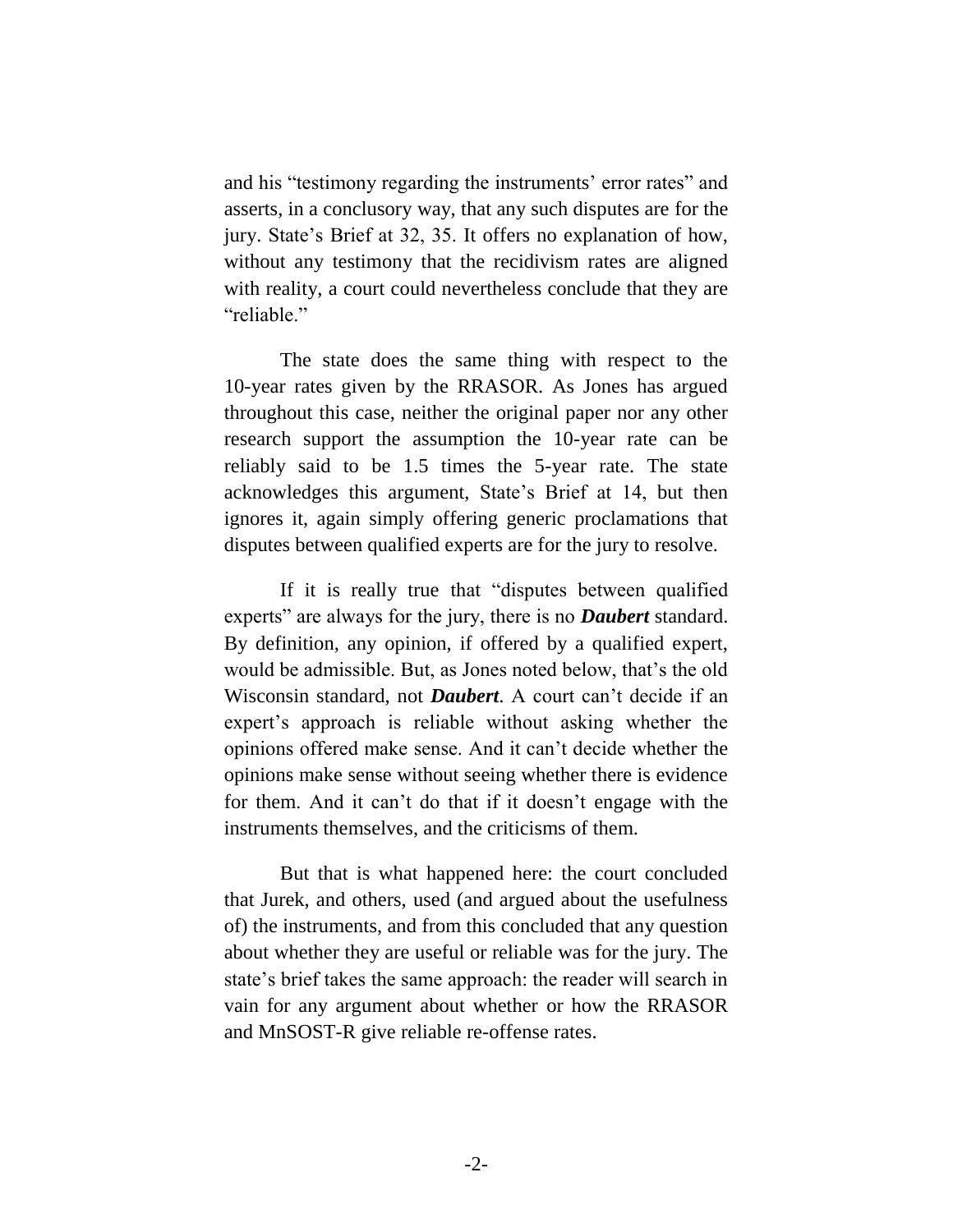The state takes issue with Jones's citation of an affidavit published by the creator of the RRASOR, as well as a journal article showing that the MnSOST-R and the RRASOR are little used by professionals in the field today. State's Brief at 36. The state is of course correct that neither were submitted to the circuit court; they could not have been as they were released quite recently. As Jones argued in his opening brief and in this one, the circuit court failed to properly exercise its discretion *on the record before it*, because it failed to meaningfully examine the reliability of the MnSOST-R and the RRASOR. Jones is not asking this court to declare those instruments unreliable; he is asking for a new hearing. The point of citing these documents was not to argue that the circuit court erred in not considering them; it was to illustrate to *this* court the changing nature of the field of sexoffender research—to show that though the MnSOST-R or RRASOR *have been* among "the most widely used sex offender risk-assessment tools," State's Brief at 13, this is not the same as saying, like the circuit court did, that they "*are* widely used in predicting recidivism." (Emphasis added).

For similar reasons, the fact that appellate cases from eight, thirteen, fifteen and sixteen years ago approved of the MnSOST-R or the RRASOR does not mean they remain reliable in the face of decreasing recidivism rates and advancements in the field. State's Brief at 3. Many practices that were once the gold standard in diverse fields have fallen by the wayside over time. It's clear that the MnSOST-R and RRASOR were once commonly used—they were once state of the art. That does not establish that they are forever reliable. Knowledge advances. The court's task at a *Daubert* hearing is to do more than see whether some experts use, or have used, a particular method—or, once again, it is simply deferring to the expert rather than determining reliability.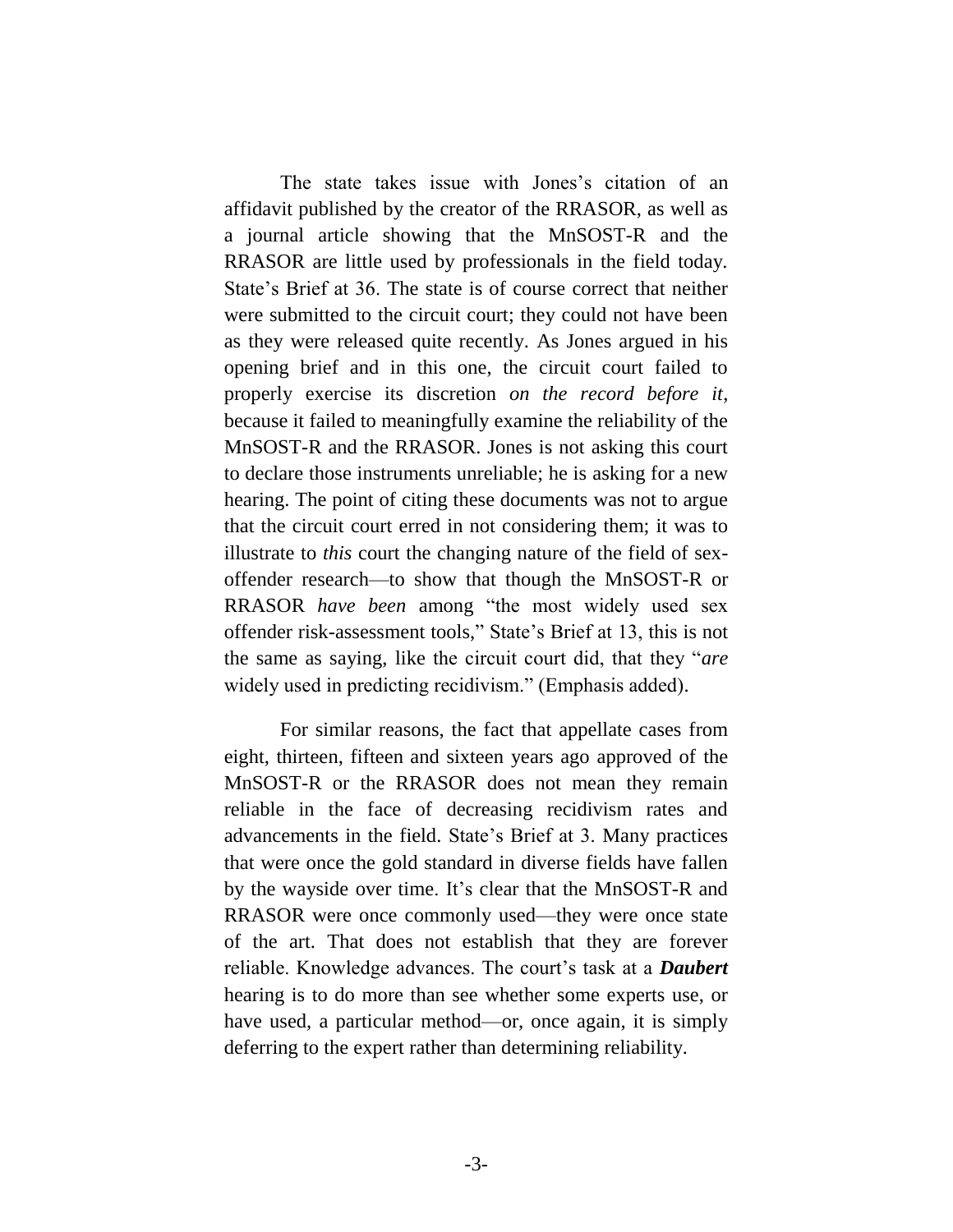As for the state's application of the *Daubert* factors, it once again declines to address the actual problems Jones pointed out about the instruments, instead speaking generally in a discussion that amounts to the claim that the instruments have been around, and used, and studied for a while. State's Brief at 31-36. If this is the standard—if a court is simply to ask whether there is a discussion or debate about a particular methodology—then again, virtually any testimony by a "qualified expert" will be admissible, since there will be at least one expert who supports it. This *ipse dixit* approach is certainly simple, but it is not *Daubert*.

#### **CONCLUSION**

Because the circuit court erroneously exercised its discretion by failing to assess the reliability of expert testimony, Anthony Jones respectfully requests that this court reverse his commitment and remand for a new trial.

Dated this 15th day of December, 2017.

Respectfully submitted,

ANDREW R. HINKEL Assistant State Public Defender State Bar No. 1058128

Office of the State Public Defender Post Office Box 7862 Madison, WI 53707-7862 (608) 267-1779 hinkela@opd.wi.gov

Attorney for Respondent-Appellant-Petitioner